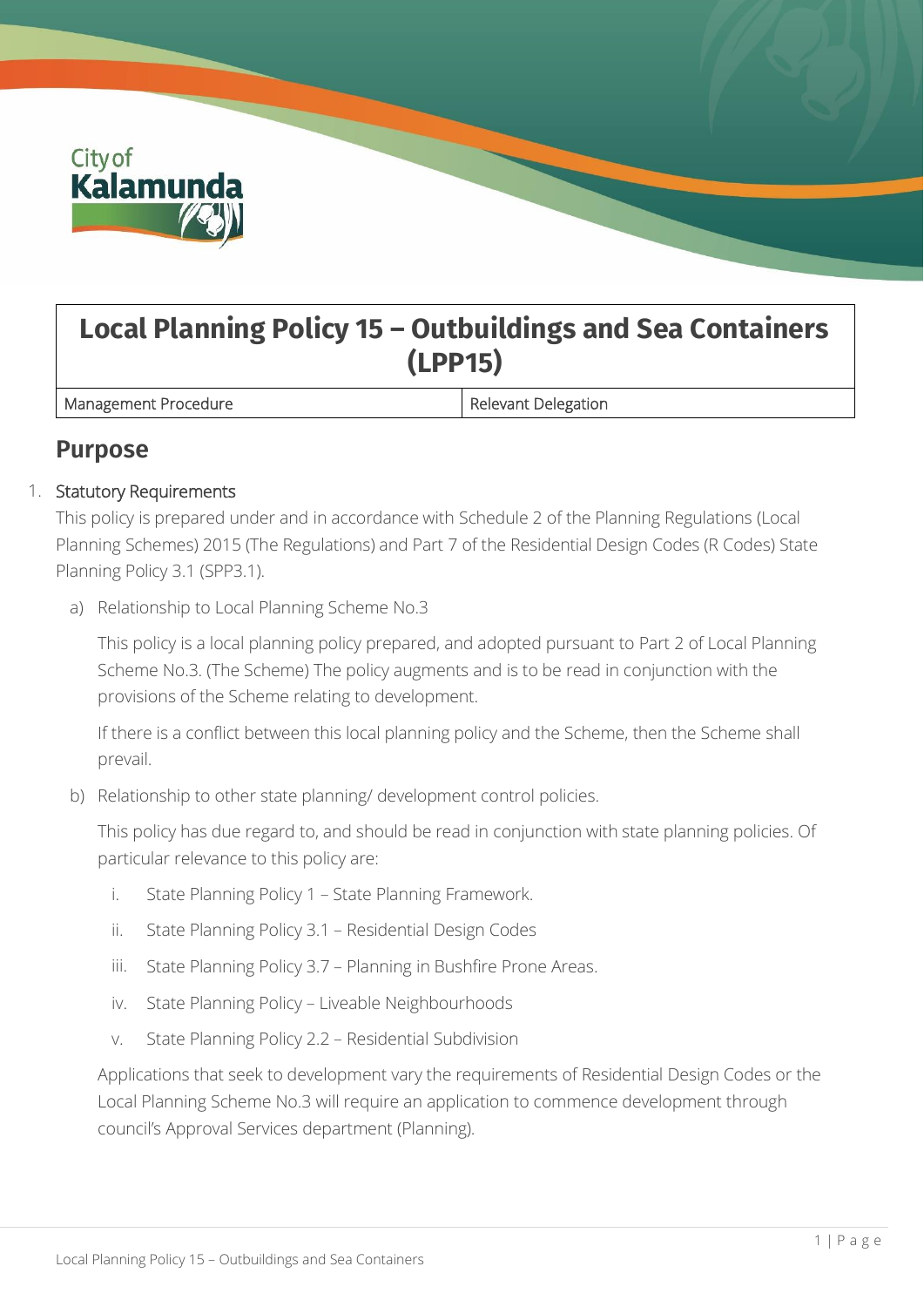

### 2. Purpose

z

It is recognised that outbuildings are a necessary component to meet the domestic storage needs of residential and rural properties. However, there is a need to ensure that outbuildings are sensitively located, constructed to a high design quality, and appropriately scaled so as to protect the amenity of the locality. The policy also recognises the size of outbuildings in the various zoned land in the City can vary due to the prevailing lot sizes.

The purpose of this policy is to provide guidance on development of outbuildings and sea containers within the following zones:

- a) Residential;
- b) Residential Bushland; (R5, R2.5);
- c) Special Rural;
- d) Rural Agriculture;
- e) Rural Composite;
- f) Rural Landscape Interest; and
- g) Rural Conservation.

Properties zoned Residential R2.5, R5 and R10 are classified as Residential zones under the LPS No. 3 and State Planning Policy 3.1 – Residential Design Codes (R-Codes). However due to the larger lot sizes within these zones, larger maximum floor area, wall height and roof height criteria compared to properties zoned Residential R12.5 and above can be considered.

Notwithstanding the above, applications for variations to maximum floor space and height in other zones may also be considered subject to Clause 3.8 Variations to the Policy.

### 3. Objectives

The primary objectives of this policy are to:

- a) Ensure the amenity of the locality and streetscape is preserved through orderly planning of any development of outbuildings, detached garages including sheds, rainwater tanks and sea containers within the City of Kalamunda.
- b) To ensure that outbuildings are of an appropriate scale and form in the context of the size of the lot, location of the outbuilding, environmental characteristics of the area, and existing buildings on the site.
- c) Facilitate the intended use of the outbuilding while not creating an adverse impact to the surrounding landowners.
- d) To give due consideration for proposals incorporating outbuildings, detached garages and sea containers where there are legitimate constraints on the subject lot; and
- e) To establish clear guidelines for the placement, streetscape consideration and aesthetics of sea containers.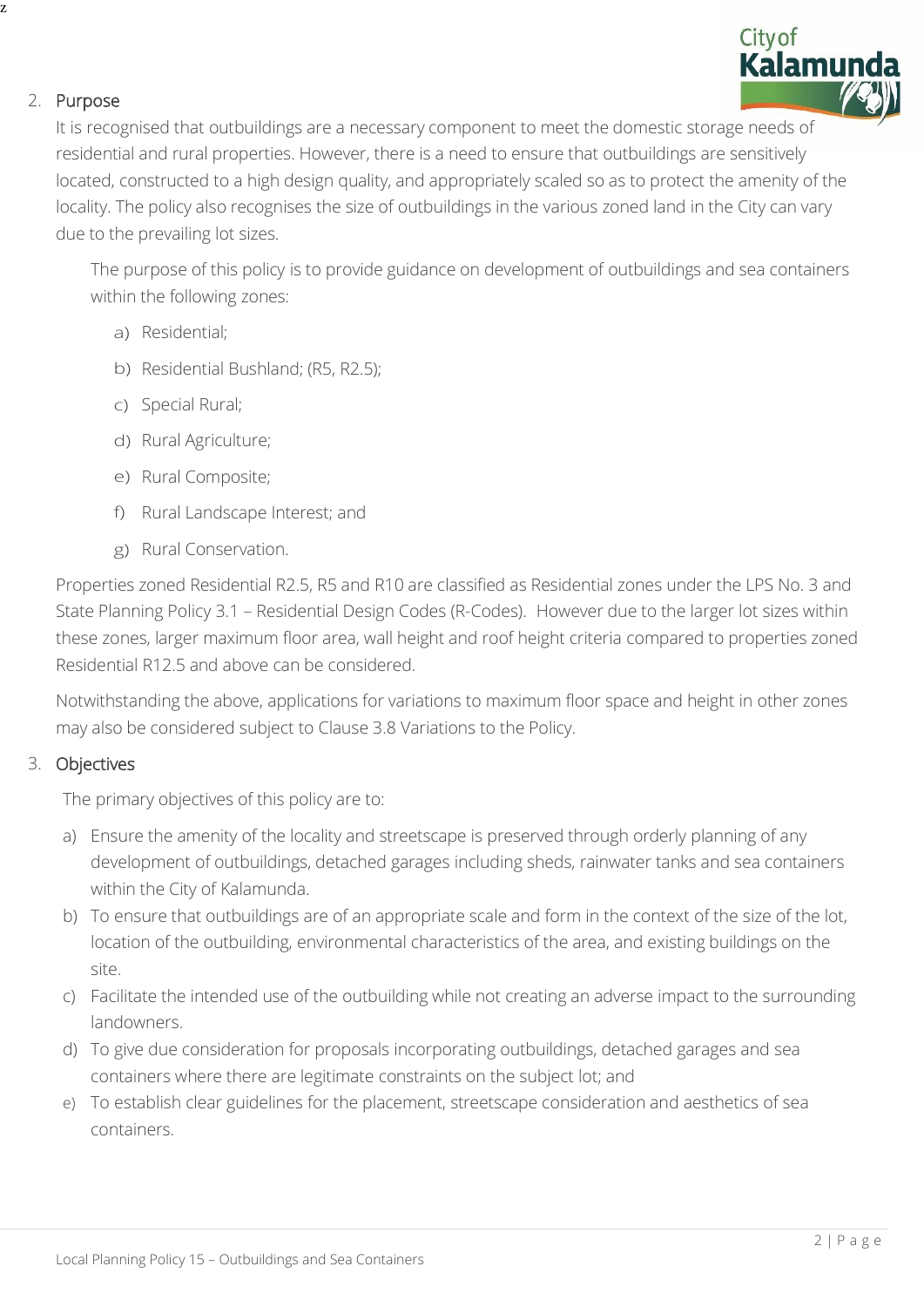

# **Policy Statement**

## 1. Policy Provisions

z

Applications for development approval will be assessed against the prescribed setback, floor area, height requirements, design outcomes, and recommended materials set out in Tables 1 and 2 of this policy.

# 2. Matters to be Considered

The following matters will be given consideration in the assessment of applications for outbuildings, detached garages and sea containers:

- a) Any relevant matters set out in Clause 67 of the Planning Regulations (Local Planning Schemes) 2015 (the Regulations) and the objectives of the zone;
- b) The impact of the proposed outbuilding(s), and sea containers on the amenity and character of residential and rural areas, as viewed from a street, public space or neighbouring property;
- c) Whether any significant trees or other vegetation should be preserved;
- d) The preservation of areas of useable on-site open space;
- e) Any special limitation on the development of the land by virtue of its size, shape or environmental/geographical feature;
- f) Whether the property is located within a Bushfire Prone Area;
- g) Whether the proposed use of the outbuilding and use class of the lot warrants a size that exceeds the recommended total floor area and height that is prescribed under Table 1;
- h) Whether support for the development application will set an undesirable precedent for similar sized surrounding lots;
- i) Comments received from affected adjacent property owners/occupiers, where advertising is required in accordance with Council's Local Planning Policy 11 – Public Notification of Planning Proposals (LPP11);
- j) Access to the outbuilding for normal use, including the need for access ways (driveways) and the drainage of the surrounding area and access way;
- k) Services, electricity, effluent disposal, gas and water supply; and
- l) Justification from the applicant in respect to proposed variations to this policy.

# **Development Requirements**

## 1. Location of Outbuildings

An outbuilding in the Residential or Residential Bushland zones, will not be permitted within the designated primary or secondary street setback areas.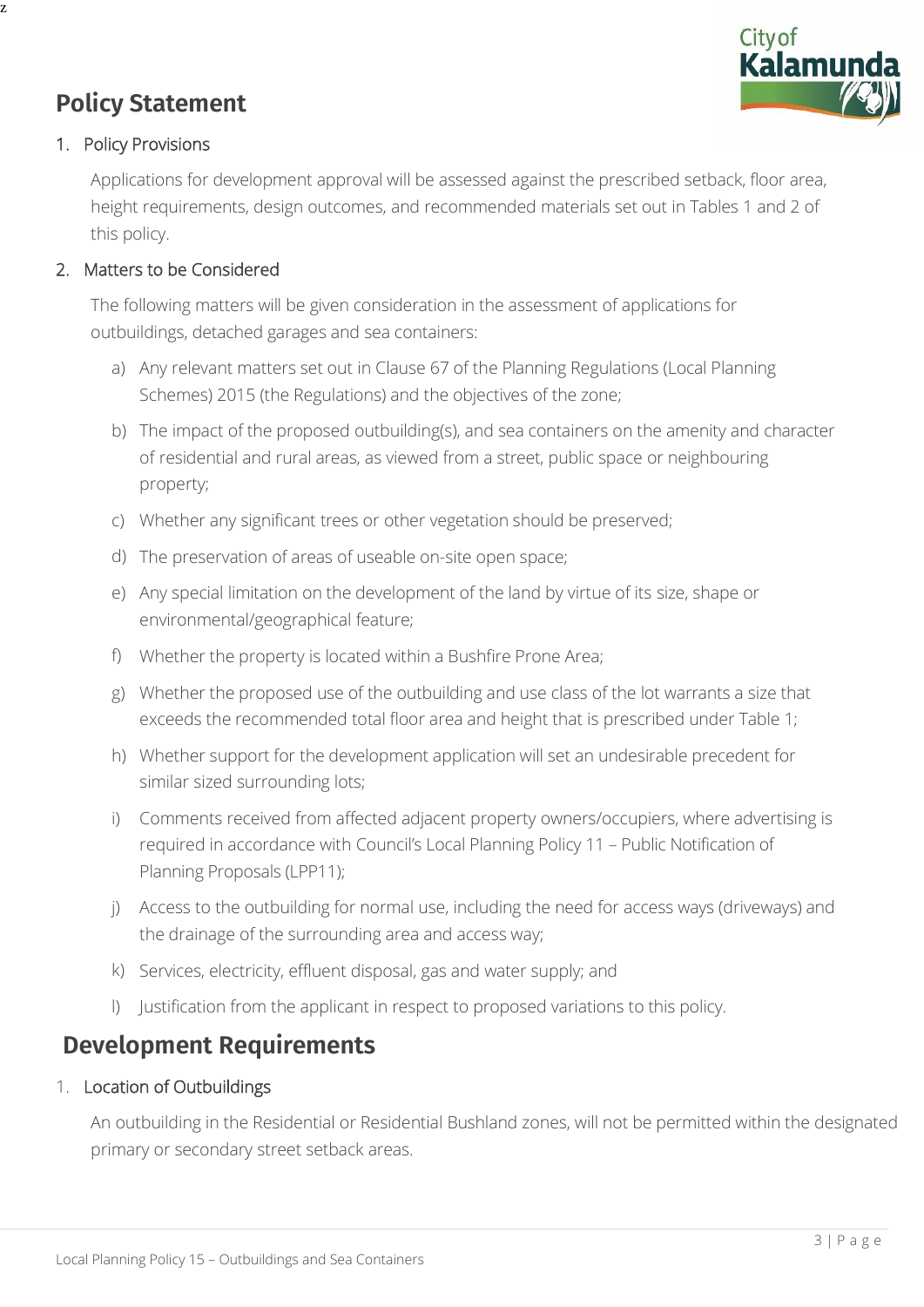

## 2. Setback Requirements

Where the lot is not subject to a specific building envelope, all development shall be subject to the prescribed building setback requirements of the R-Codes for residential zones and the scheme

for all other zones

## 3. Operation

z

Outbuildings that comply with the criteria specified in Tables 1 and 2 corresponding to the applicable zone are considered to meet the design principles of the R-Codes and/or development requirements and objectives of the scheme and will be, be supported without advertising to neighbours for comment.

## 4. Floor Area and Height Requirements

All outbuildings shall comply with the recommended maximum outbuilding floor area, aggregate floor area, building height and design outcomes stipulated under Table 1 of this policy unless otherwise stipulated in the R Codes (where applicable) or the Scheme.

### 5. Access

Suitable access is to be provided for the operation of the outbuilding. Access ways for vehicles, if required, are to be constructed and drained to a minimum standard as specified in the by the City's Asset Services Department,

[Note some outbuildings won'thave or need vehicle access for normal operation]

### 6. Outbuilding and Sea Containers located in Bushfire Prone Area

Where an outbuilding or sea container is located on a property located in a Bushfire Prone Area, the provisions of State Planning Policy 3.7 shall apply.

Where an outbuilding or sea container is located within 6 metres of an existing dwelling or habitable building and/or cost of development exceeds \$20,000, the applicant must provide a Bushfire Attack Level Assessment (BAL) and comply with the requirements of that assessment.

Planning Bulletin 111/2016 published by the Western Australian Planning Commission (WAPC) is referenced. Reference is to be made to the latest version of the Planning Bulletin.

### 7. Variations to the Policy

Any variation to development requirements of Tables 1 and 2 will require the applicant to provide additional justification including the following detail:

- a) Demonstrate how the proposal will not adversely affect adjoining property owners. Applicants should provide further information such as written non-objections from neighbours as well as photographs as viewed from neighbouring properties (where applicable)
- b) Demonstrate that the streetscape or the amenity of the locality will not be negatively impacted, having consideration for and reference to Clause 2.2 – 'Matters to be Considered' of this policy.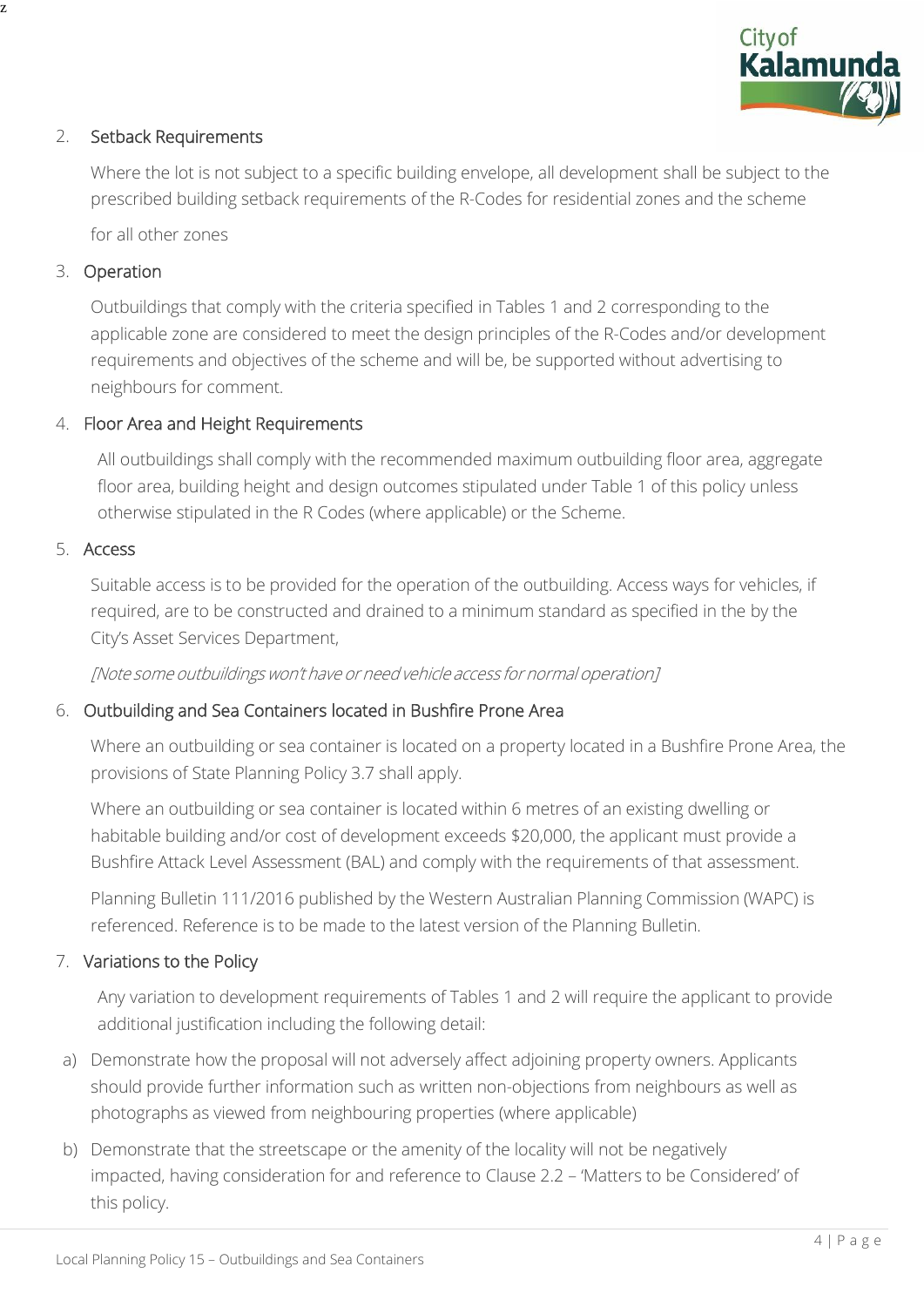c) Demonstrate how potential negative visual impacts can be ameliorated. This may include

z

- i. Provision of vegetative screening which will be planted and maintained to the satisfaction of the City.
- ii. Colour and Materials matching the existing buildings or dwellings on-site

Please note that the City may undertake consultation with adjoining affected property owners/occupiers during assessment where it is deemed applicable in accordance with Council's Policy P-Dev. 45, Public notification of planning proposals.

Where applicants are seeking to provide vegetative screening to ameliorate visual impact, the applicant shall provide the appropriate screening species and submit such details with the application to commence development.

Where an application seeks to vary policy provisions and a neighbour objection is received, a proposal may require referral to Council for determination.

Cityof<br>**Kalamu**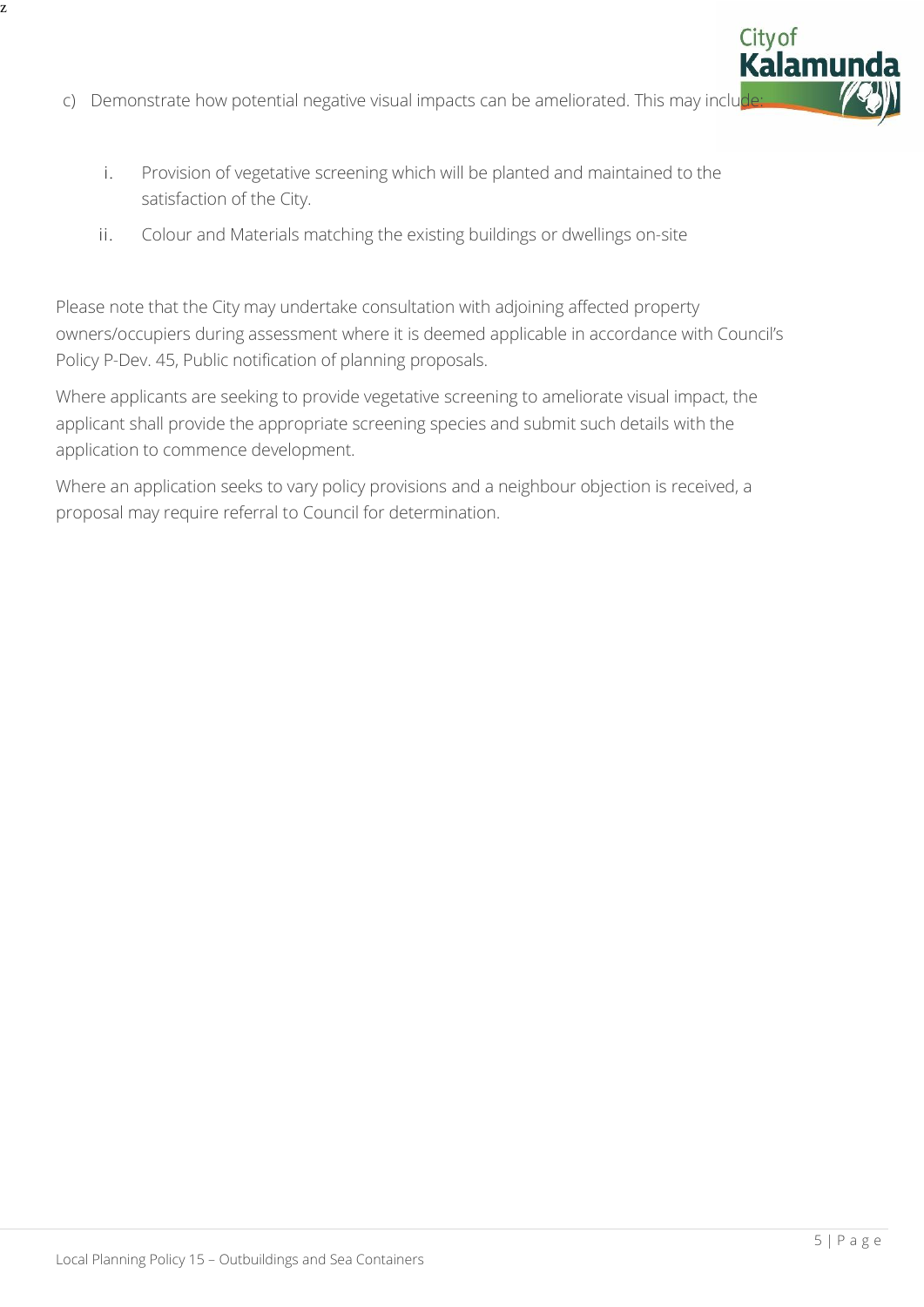

|  |  | Table 1 - Floor Area, Height and Design Outcomes - Outbuildings |
|--|--|-----------------------------------------------------------------|
|  |  |                                                                 |

|                                           |                           | Column A                           |                  | Column B                                                                  | Column C                            | Column D                                                                                                                                                                                                                                                                                                                                                                                                                                                                                                                                                                                                                                                                                                                                                                                                                                                                                                                                                                                                                                                                                                      |
|-------------------------------------------|---------------------------|------------------------------------|------------------|---------------------------------------------------------------------------|-------------------------------------|---------------------------------------------------------------------------------------------------------------------------------------------------------------------------------------------------------------------------------------------------------------------------------------------------------------------------------------------------------------------------------------------------------------------------------------------------------------------------------------------------------------------------------------------------------------------------------------------------------------------------------------------------------------------------------------------------------------------------------------------------------------------------------------------------------------------------------------------------------------------------------------------------------------------------------------------------------------------------------------------------------------------------------------------------------------------------------------------------------------|
|                                           |                           | Maximum Floor Area                 |                  | Recommended Maximum Height<br>(measured from the Natural<br>Ground Level) | <b>Setback Requirements</b>         | Acceptable Design Outcomes                                                                                                                                                                                                                                                                                                                                                                                                                                                                                                                                                                                                                                                                                                                                                                                                                                                                                                                                                                                                                                                                                    |
| Zoning                                    | Individual<br>Outbuilding | Maximum<br>Aggregate<br>Floor Area | Wall (metres)    | Roof Ridge<br>Height**<br>(metres)                                        |                                     |                                                                                                                                                                                                                                                                                                                                                                                                                                                                                                                                                                                                                                                                                                                                                                                                                                                                                                                                                                                                                                                                                                               |
| Residential ≥R12.5                        |                           |                                    |                  |                                                                           | As per the R-Codes (as<br>amended). |                                                                                                                                                                                                                                                                                                                                                                                                                                                                                                                                                                                                                                                                                                                                                                                                                                                                                                                                                                                                                                                                                                               |
| Residential - R10<br>Lot Size < $1000m^2$ | 60 <sup>m²</sup>          | 75 <sup>m²</sup>                   | 3.0 <sub>m</sub> | 4.2m                                                                      | As per the R-Codes (as<br>amended). | Compliant with R-Codes setback requirements.<br>$\bullet$<br>• Meet the construction requirements of AS3959-2009<br>Construction of buildings. (Where located in a bushfire<br>prone area)<br>Will not reduce areas of open space below the deemed-                                                                                                                                                                                                                                                                                                                                                                                                                                                                                                                                                                                                                                                                                                                                                                                                                                                           |
| Lot Size $> 1000m^2$                      | 90 <sup>m²</sup>          | 90 <sup>m²</sup>                   | 3.0 <sub>m</sub> | 4.2m                                                                      |                                     | to-comply requirements of the R-Codes.<br>Outbuilding(s) located behind the main dwelling<br>alignment and not directly visible from a street or public<br>space.<br>• Are not located within an area where there is historical<br>evidence of flood waters reaching high levels.<br>Does not result in the excessive or unnecessary removal<br>of vegetation. Where tree removal is required, the<br>applicant will be required to plant established trees in<br>replacement at the discretion of the City's Environmental<br>Services Department.<br>The proposed colours and materials are consistent with<br>the criteria set out in in Table 2 of this policy.<br>Will not unduly impact on the amenity of an adjoining<br>property owner/occupier<br>Street setbacks will not be varied unless an established<br>$\bullet$<br>pattern of setback non-compliance can be demonstrated.<br>• Where side and/or rear setback variations are sought the<br>applicant shall demonstrate that there will not be a visual<br>impact on adjoining properties, this may be mitigated via<br>vegetative screening. |
| Residential R5                            | 90 <sup>m²</sup>          | 150m <sup>2</sup>                  | 3.0 <sub>m</sub> | 4.2m                                                                      | As per the R-Codes (as<br>amended). | Compliant with R-Codes setback requirements.<br>$\bullet$<br>• Meet the construction requirements of AS3959-2009<br>Construction of buildings. (Where located in a bushfire<br>prone area)                                                                                                                                                                                                                                                                                                                                                                                                                                                                                                                                                                                                                                                                                                                                                                                                                                                                                                                    |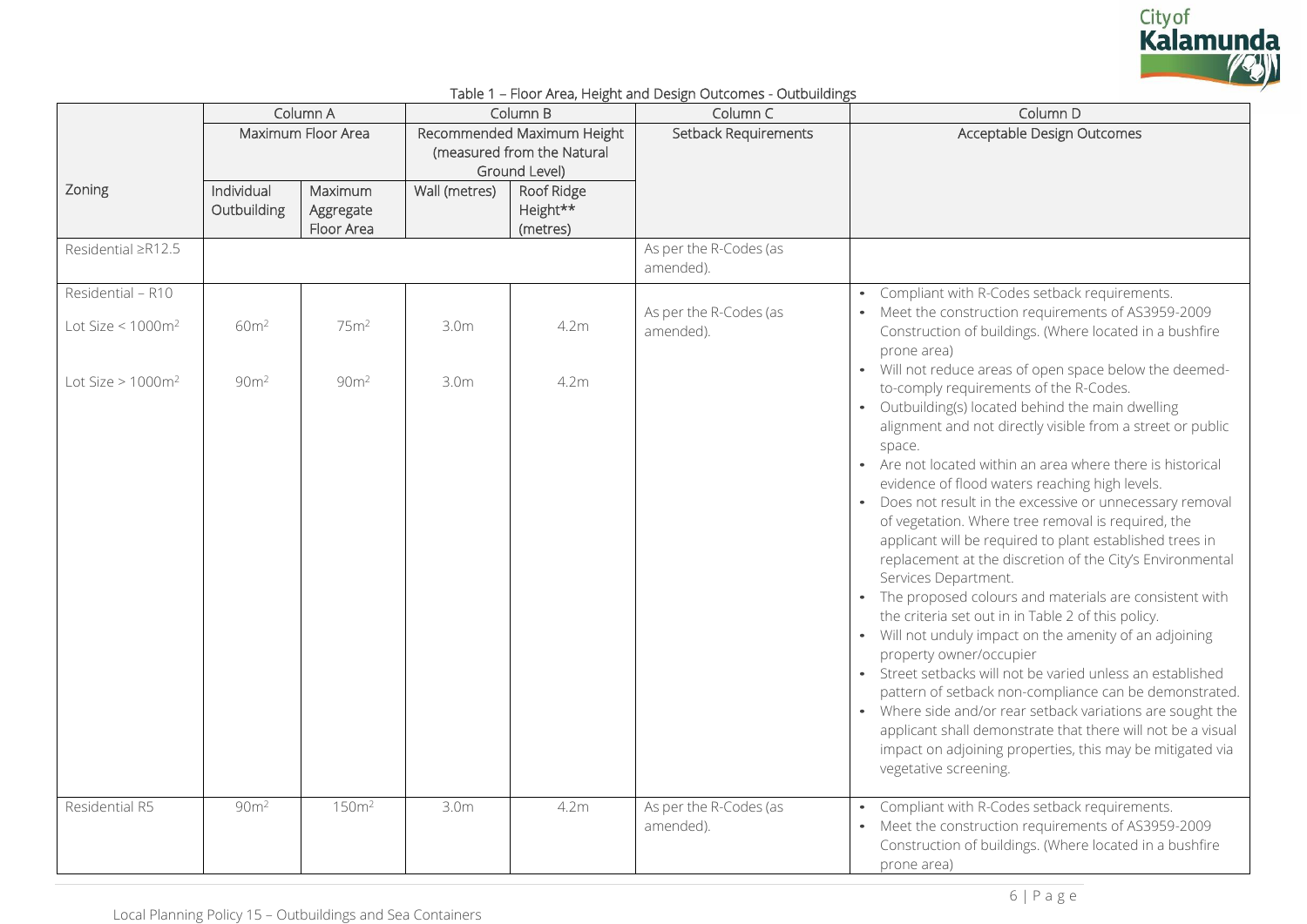

|                              |                   |                   |                  |      |                                     | $\bullet$ | • Will not reduce areas of open space below the deemed-<br>to-comply requirements of the R-Codes.<br>Outbuilding(s) located behind the main dwelling<br>alignment and not directly visible from a street or public<br>space.<br>• Are not located within an area where there is historical<br>evidence of flood waters reaching high levels.<br>Does not result in the excessive or unnecessary removal<br>of vegetation. Where tree removal is required, the<br>applicant will be required to plant established trees in<br>replacement at the discretion of the City's Environmental<br>Services Department.<br>The proposed colours and materials are consistent with<br>the criteria set out in in Table 2 of this policy.<br>• Will not unduly impact on the amenity of an adjoining<br>property owner/occupier<br>• Street setbacks will not be varied unless an established<br>pattern of setback non-compliance can be demonstrated.<br>• Where side and/or rear setback variations are sought the<br>applicant shall demonstrate that there will not be a visual<br>impact on adjoining properties, this may be mitigated via<br>vegetative screening. |
|------------------------------|-------------------|-------------------|------------------|------|-------------------------------------|-----------|-----------------------------------------------------------------------------------------------------------------------------------------------------------------------------------------------------------------------------------------------------------------------------------------------------------------------------------------------------------------------------------------------------------------------------------------------------------------------------------------------------------------------------------------------------------------------------------------------------------------------------------------------------------------------------------------------------------------------------------------------------------------------------------------------------------------------------------------------------------------------------------------------------------------------------------------------------------------------------------------------------------------------------------------------------------------------------------------------------------------------------------------------------------------|
| Residential<br>Bushland R2.5 | 120m <sup>2</sup> | 180m <sup>2</sup> | 4.0 <sub>m</sub> | 4.8m | As per the R-Codes (as<br>amended). |           | Compliant with R-Codes setback requirements.<br>• Meet the construction requirements of AS3959-2009<br>Construction of buildings. (Where located in a bushfire<br>prone area)<br>• Will not reduce areas of open space below the deemed-<br>to-comply requirements of the R-Codes.<br>• Outbuilding(s) located behind the main dwelling<br>alignment and not directly visible from a street or public<br>space.<br>• Are not located within an area where there is historical<br>evidence of flood waters reaching high levels.<br>• Does not result in the excessive or unnecessary removal<br>of vegetation. Where tree removal is required, the<br>applicant will be required to plant established trees in<br>replacement at the discretion of the City's Environmental<br>Services Department.<br>The proposed colours and materials are consistent with<br>the criteria set out in in Table 2 of this policy.                                                                                                                                                                                                                                             |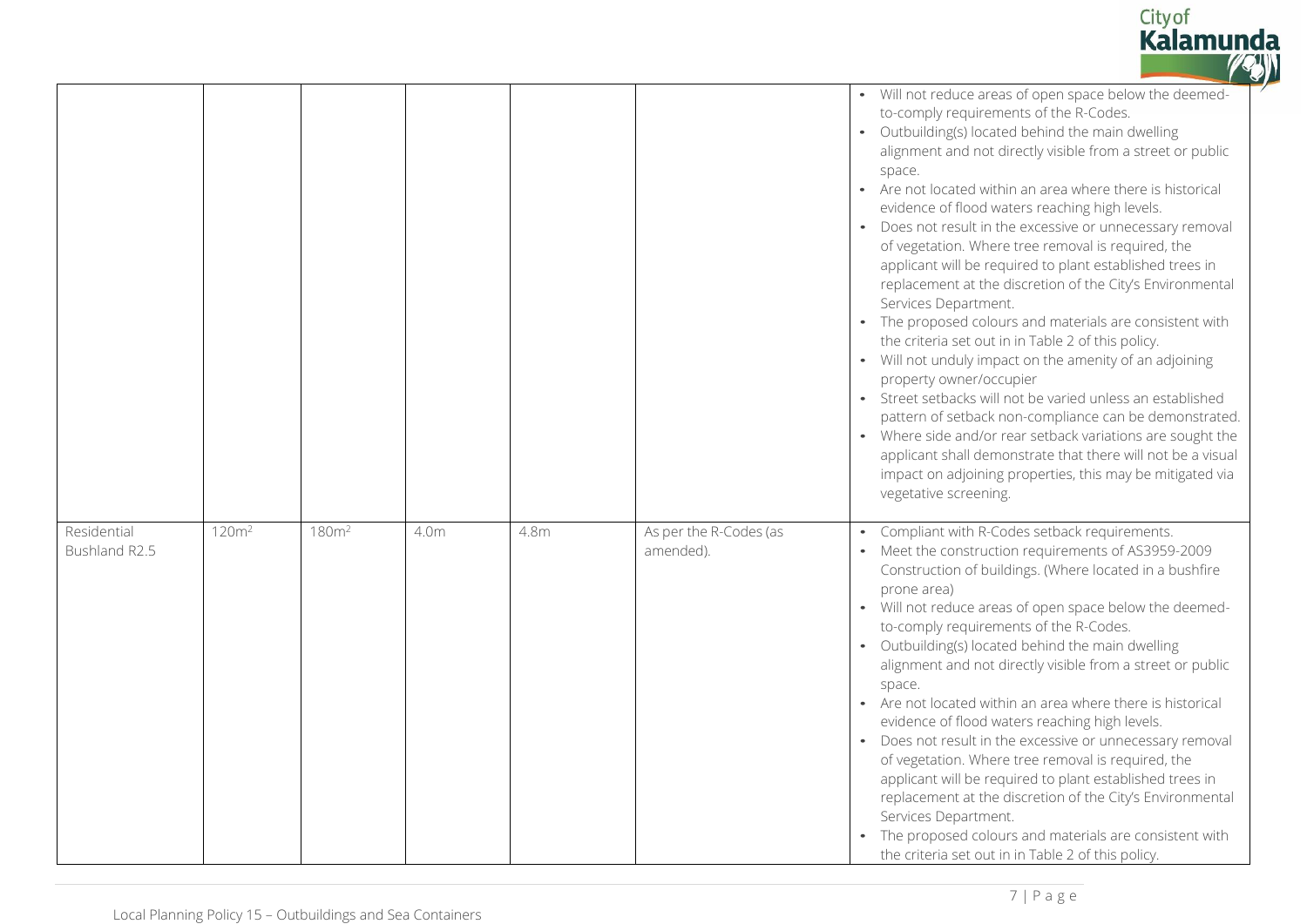

|                                                    |                    |                     |                  |      |                                                                                                                                                                                               | • Will not unduly impact on the amenity of an adjoining<br>property owner/occupier<br>Street setbacks will not be varied unless an established<br>$\bullet$<br>pattern of setback non-compliance can be demonstrated.<br>Where side and/or rear setback variations are sought the<br>applicant shall demonstrate that there will not be a visual<br>impact on adjoining properties, this may be mitigated via<br>vegetative screening. |
|----------------------------------------------------|--------------------|---------------------|------------------|------|-----------------------------------------------------------------------------------------------------------------------------------------------------------------------------------------------|----------------------------------------------------------------------------------------------------------------------------------------------------------------------------------------------------------------------------------------------------------------------------------------------------------------------------------------------------------------------------------------------------------------------------------------|
| Special Rural                                      | 150m <sup>2</sup>  | 200m <sup>2</sup>   | 4.0m             | 4.8m | Minimum 15 metres from<br>$\bullet$<br>the Primary Street.<br>Minimum 15 metres from<br>$\bullet$<br>the Secondary Street<br>Minimum 10 metres from<br>$\bullet$<br>the side or rear boundary | Compliant with LPS No. 3 setback requirements.<br>$\bullet$<br>• Meet the construction requirements of AS3959-2009<br>Construction of buildings. (Where located in a bushfire<br>prone area)<br>Outbuilding(s) located behind the main dwelling<br>$\bullet$<br>alignment and/or will not be directly visible from a street<br>or public space.                                                                                        |
| Rural Composite                                    | 150 m <sup>2</sup> | $300 \; \text{m}^2$ | 5.0 <sub>m</sub> | 5.8m | Minimum 20 metres from<br>the Primary Street<br>Minimum 15 metres from<br>a secondary street<br>Minimum 10 metres from<br>a side or rear boundary                                             | Are not located within an area where there is historical<br>$\bullet$<br>evidence of flood waters reaching high levels.<br>Does not result in the excessive or unnecessary removal<br>$\bullet$<br>of vegetation.<br>• The proposed colours and materials are consistent with<br>the criteria set out in in Table 2 of this policy. Where tree<br>removal is required, the applicant will be required to                               |
| Rural Landscape<br>Interest, Rural<br>Agriculture, | 180m <sup>2</sup>  | 300m <sup>2</sup>   | 5.0m             | 5.8m | Minimum 20 metres from<br>the primary street<br>boundary.<br>Minimum 15 metres from<br>a secondary street.<br>Minimum of 15 metres<br>from a side or rear lot<br>boundary.                    | plant established trees in replacement at the discretion of<br>the City's Environmental Services Department.<br>Will not unduly impact on the amenity of an adjoining<br>property owner/occupier.                                                                                                                                                                                                                                      |
| <b>Rural Conservation</b>                          | 150m2              | 300m2               | 5.0 <sub>m</sub> | 5.8m | Minimum 25 metres from<br>the primary street<br>boundary.<br>Minimum of 20 metres<br>from a secondary street<br>boundary.<br>Minimum 20 metres from<br>a side or rear lot boundary.           |                                                                                                                                                                                                                                                                                                                                                                                                                                        |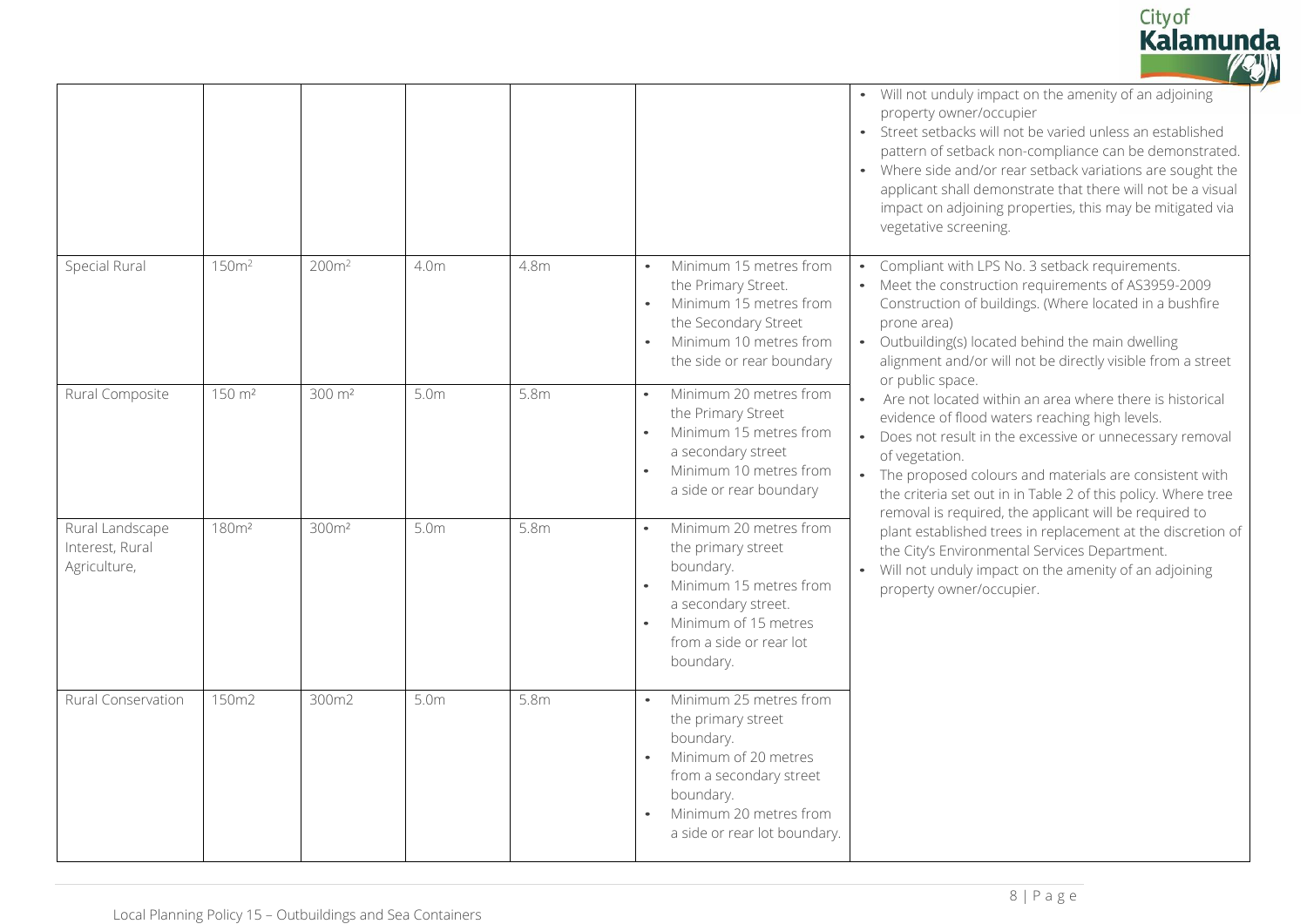

\* Consideration may be given to a variation to the outbuilding area and height provided the applicant can demonstrate to the satisfaction of the City that the use of the outbuilding and use class of the lot (i.e. a non-domestic land use) warrants a size beyond the recommended total flor area and height that is prescribed under this policy.

\*\* Consideration may be given to a proposed roof ridge height above what is prescribed in Table 1 if PVP (Solar) Panels are proposed.

|           |                                                                                                                                                                                                                                                               | Table 2 - Materials and Finishes, Outbuildings                                                              |                                                                                                                                         |
|-----------|---------------------------------------------------------------------------------------------------------------------------------------------------------------------------------------------------------------------------------------------------------------|-------------------------------------------------------------------------------------------------------------|-----------------------------------------------------------------------------------------------------------------------------------------|
|           | Preferred                                                                                                                                                                                                                                                     | <b>Discretions Required</b>                                                                                 | Unacceptable                                                                                                                            |
| Materials | • Powder Coated Steel/<br>Colorbond.<br>• Straw bale.<br>• Masonry (brick, rendered brick,<br>stone, and rendered or painted<br>concrete)<br>• Timber.<br>• Weatherboard.<br>• Rammed Earth.<br>• Lightweight materials with a<br>rendered or painted finish. |                                                                                                             | • Second hand materials.                                                                                                                |
| Colours   | Earth tones and/or<br>$\bullet$<br>complimentary colours to<br>the main building and<br>surrounding vegetation.                                                                                                                                               | A colour which is similar to the<br>main dwelling but not<br>complimentary to the subject<br>lots locality. | Uncharacteristic or bright colours.<br>$\bullet$<br>Contrasting colours to the<br>$\bullet$<br>main dwelling and surrounding landscape. |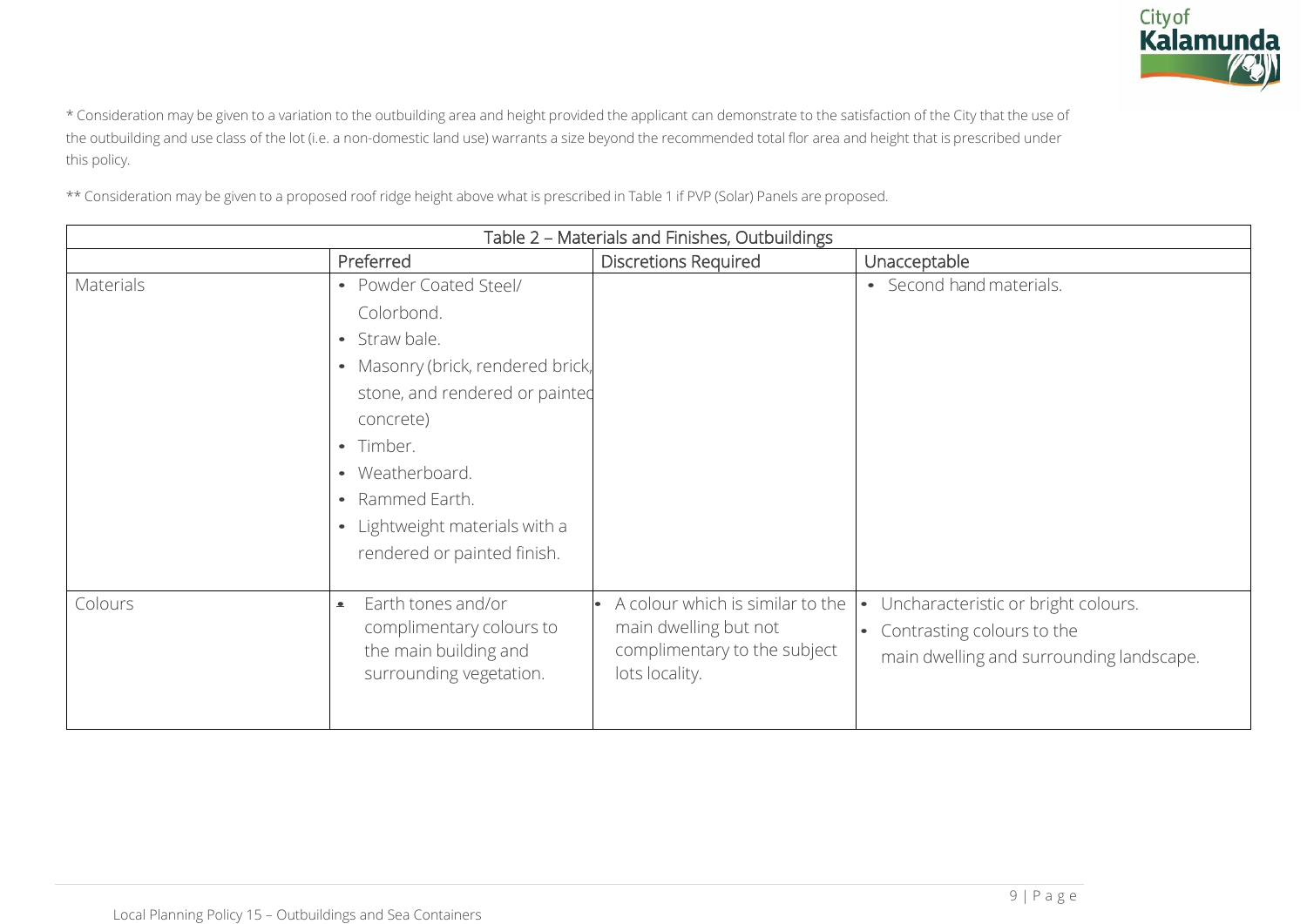# Sea Containers



- 4.1 The placement of a sea container does not require planning approval if the sea container is situated on private property for no longer than 48 hours. Planning approval is to be obtained from the City if it is to remain on the property for a longer period of time.
- 4.2 A maximum of one (1) sea container is permitted if it is used during the construction of an approved building for a maximum period of 6 months. The sea container must be removed within 48 hours of the building's completion
- 4.3 On Residential zoned lots, a maximum of one (1) sea container is permitted only if being used by removalists and/or those residing on the property where it is to be located, for the purpose of moving domestic items to/from the property.
- 4.4 On Rural and non-residential zoned lots, the placement of no greater than one (1) sea container to be used for non-habitable purposes only and which meets the setback requirements stipulated within Table 2 of the City's LPS No. 3 shall not require planning approval providing the sea container is modified in accordance with Clause 4.6(b) & (c). (A Building licence may be required depending on the extent of works proposed)
- 4.5 Where a sea container is placed on a site for the purposes outlined in Clauses 4.1, 4.2, 4.3 and 4.4 of this policy, the sea container shall be located behind the front setback line or building line whichever is greater.
- 4.6 Where a sea container is proposed to be placed permanently on a site, the following modifications will be required:
- a) The exterior façade of the sea container shall be upgraded in accordance with provisions of Clause 4.7 of this policy.
- b) Permanent ventilation being provided by either openable windows or a roof vent.
- c) Where visible from the street, public spaces or a neighbouring property the applicant shall provide a vegetated screen between the lot boundary and the proposed location of the sea container. Where required, the number and species of plants will form part of a condition of planning approval.
- 4.7 The placement and use of sea containers, except as provided for by Clause 4.1, 4.2 and 4.3 of this policy will not be permitted unless it can be demonstrated that the location of the sea container is screened from the road and neighbouring property and the exterior appearance of the sea container will be upgraded to be complementary with the surrounding development or landscape and incorporate modifications detailed in Clause 4.6. Upgrading will include:
	- Façade of sea container to be externally clad with timber, weatherboard or steel sheeting (Colorbond) or a material approved by the City and shall be of a colour which blends and matches the existing dwelling / buildings or surrounding landscape of the lot.
- 4.8 Notwithstanding, clause 4.4 of this Policy, on Rural zoned lots, the number of sea containers proposed will be assessed on the individual merits of the proposal, having regard to Tables 1 and 2 of this Policy, and matters outlined in Clause 67 of the Regulations.